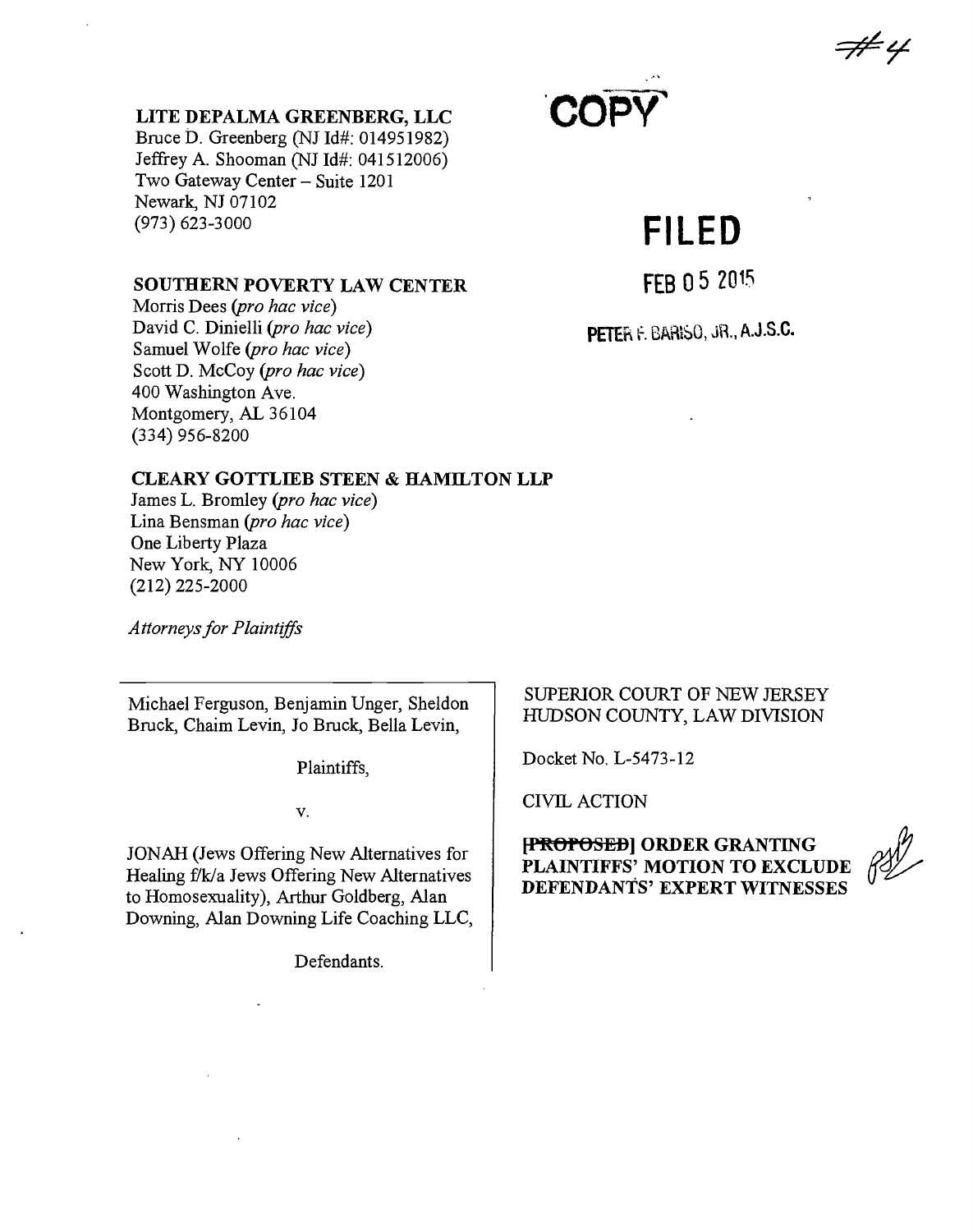This matter having been opened to the Court **by** Bruce **D.** Greenberg, Esq., of Lite

DePalma Greenberg, **LLC,** attorneys for plaintiffs Michael Ferguson, Benjamin Unger, Chaim Levin, Bella Levin, and Jo Bruck, on motion returnable January **23, 2015** for an order excluding Defendants' experts.

The Court having considered the motion and good cause appearing;

 $\frac{1}{5}$ On this *e day ,ee 20~* It is ORDERED that:

 $\Box$  Dr. Berger is excluded from testifying as an expert.

In the alternative:

- $\Xi$  Dr. Berger is excluded from testifying as an expert as to the credibility of the male Plaintiffs.
- **01** Dr. Berger is excluded from testifying as an expert as to the value of specific practices included in Defendants' conversion therapy.

# FURTHER ORDERED that

 $\mathbb{Z}$  Mr. Doyle is excluded from testifying as an expert.

In the alternative:

 $\Box$  Mr. Doyle is excluded from testifying as an expert as to the credibility of the male Plaintiffs.

### FURTHER ORDERED that

 $\boxtimes$  Dr. Nicolosi is excluded from testifying as an expert.

In the alternative:

- $\Box$  Dr. Nicolosi is excluded from testifying as an expert as to the efficacy of psychotherapy in changing sexual orientation.
- $\Box$  Dr. Nicolosi is excluded from testifying as an expert as to the credibility of gay people.